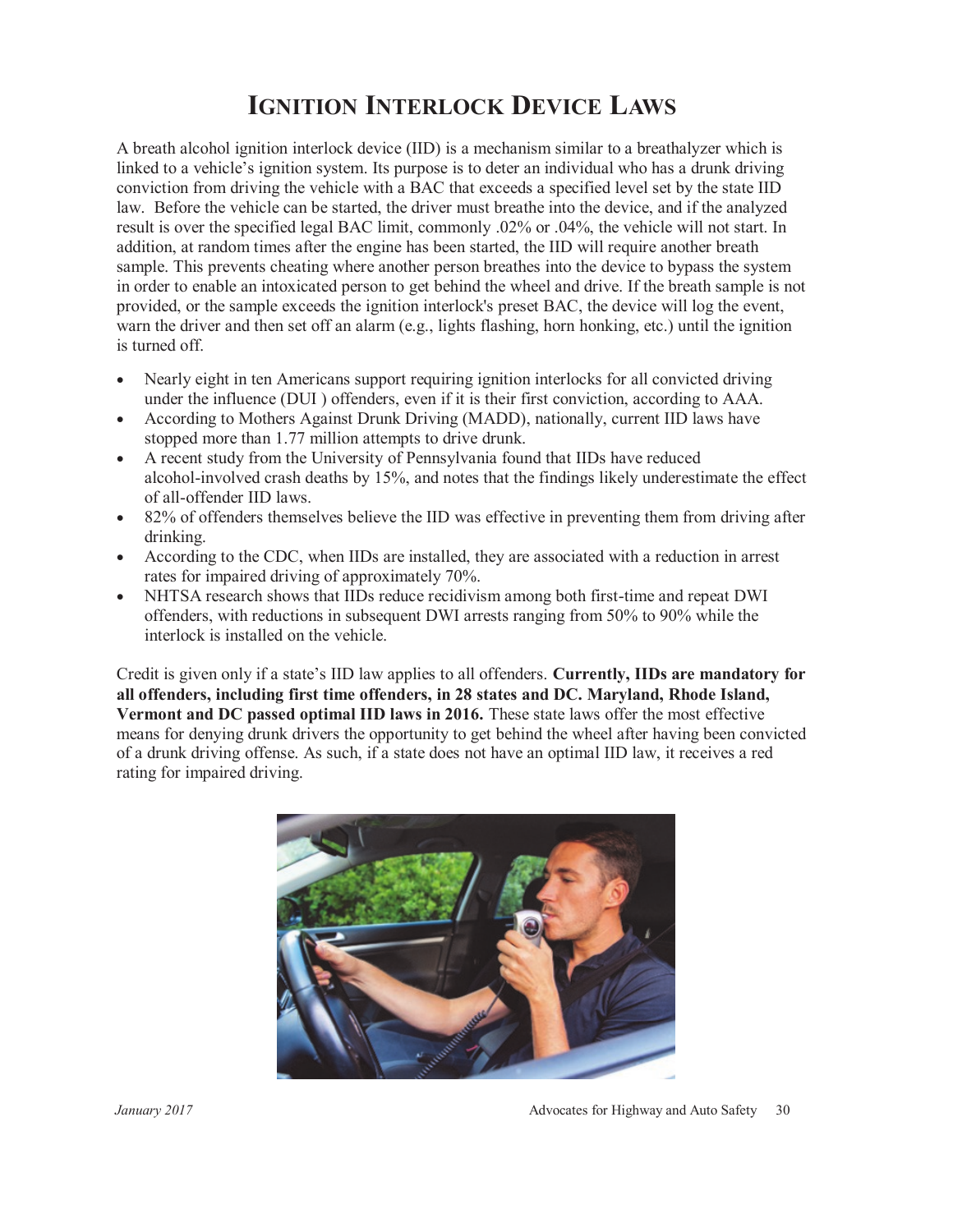### **CHILD ENDANGERMENT LAWS**

In 2015, 181 children age 14 and younger were killed in crashes involving an alcohol-impaired driver. A national telephone survey sponsored by NHTSA in 1999 estimated that 46 million to 102 million drunk driving trips are made each year with children under the age of 15 in the vehicle.

Child endangerment laws either create a separate offense or enhance existing DWI and DUI penalties for people who drive under the influence of alcohol or drugs with a minor child in the vehicle. Drivers who engage in this conduct create a hazardous situation for themselves and for others on the road. They also put a child, who rarely has a choice as to who is driving, at risk of serious danger.

Child endangerment laws are enacted to encourage people to consider the consequences for younger passengers before they drive while impaired with a child in their vehicle. When properly defined and enforced, child endangerment laws act as a strong deterrent to protect children. **Currently, 47 states and DC have enacted child endangerment laws that create a separate offense or increase penalties for people who drive while impaired with children in their vehicle. In 2016, Connecticut passed a child endangerment law.**

# **OPEN CONTAINER LAWS THAT MEET FEDERAL REQUIREMENTS**

Studies have shown that open container laws are effective at deterring excessive drinking by drivers getting behind the wheel. States have also shown a significant decrease in hit-and-run crashes after adopting open container laws.

Federal legislation enacted in 1998 established a program to encourage states to adopt laws that ban the presence of open containers of any kind of alcoholic beverage in the entire passenger area of motor vehicles. To comply with the provisions in the law, a state open container law must:

- Prohibit both possession of any open alcoholic beverage container and consumption of any alcoholic beverage in a motor vehicle;
- Cover the entire passenger area of any motor vehicle, including unlocked glove compartments and accessible storage areas;
- Apply to all alcoholic beverages including beer, wine, and spirits;
- Apply to all vehicle occupants except for passengers of buses, taxi cabs, limousines or persons in the living quarters of motor homes;
- Apply to vehicles on the shoulder of public highways; and,
- Require primary enforcement of the law.

In an effort to encourage states to comply with the federal law, those states that are non-compliant have 2.5% of certain federal highway construction funds diverted to highway safety programs that fund alcohol-impaired driving countermeasures and law enforcement activities. This federal requirement is known as "redirection," and provides that states do not lose any funding, but some federal funds are diverted to other designated safety programs. Redirection has been largely ineffective as an incentive for encouraging lagging states to enact strong open container laws. **Currently, 40 states and DC are in compliance.**